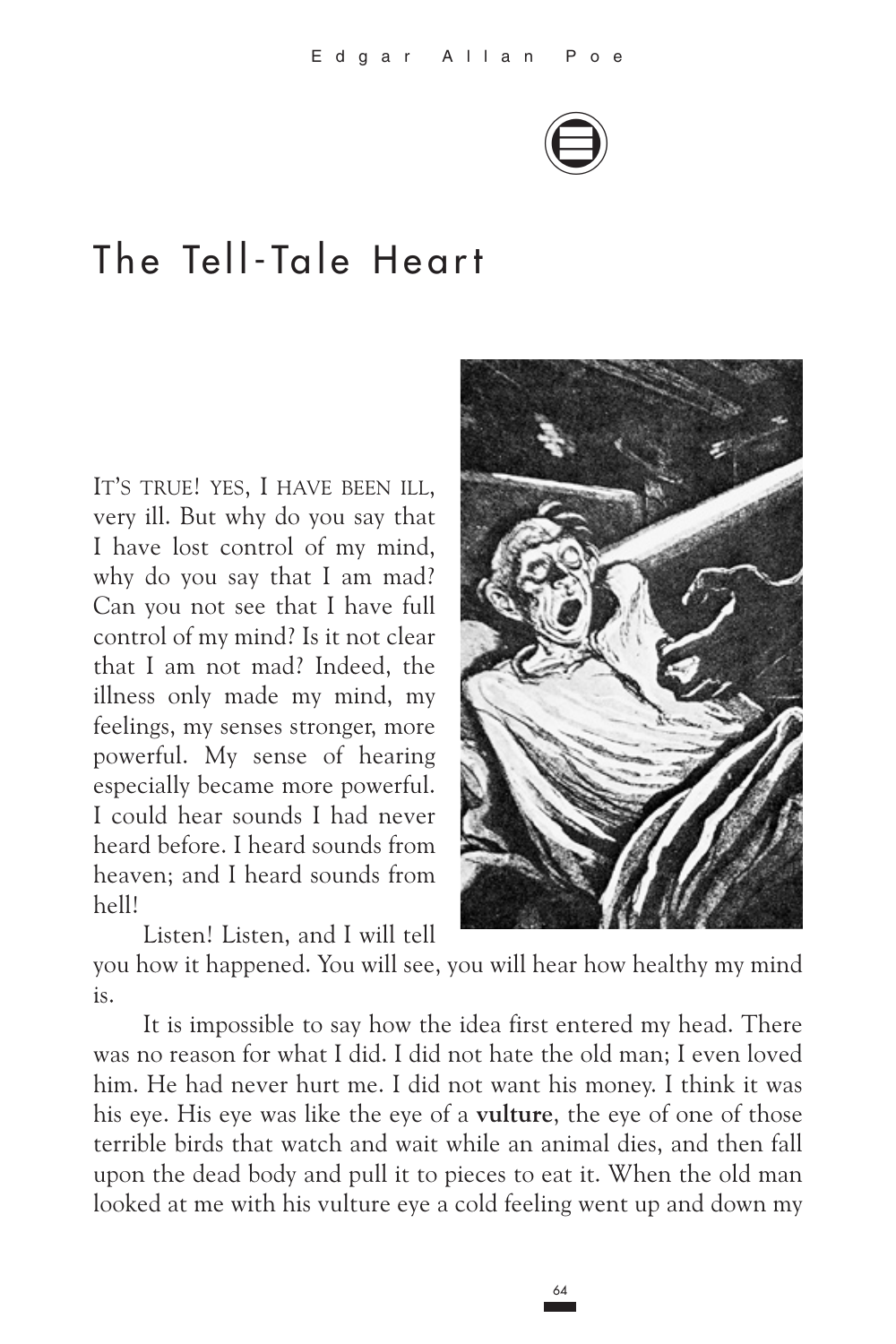back; even my blood became cold. And so, I finally decided I had to kill the old man and close that eye forever!

So you think that I am mad? A madman cannot plan. But you should have seen me. During all of that week I was as friendly to the old man as I could be, and warm, and loving.

Every night about twelve o'clock I slowly opened his door. And when the door was opened wide enough I put my hand in, and then my head. In my hand I held a light covered over with a cloth so that no light showed. And I stood there quietly. Then, carefully, I lifted the cloth, just a little, so that a single, thin, small light fell across that eye. For seven nights I did this, seven long nights, every night at midnight. Always the eye was closed, so it was impossible for me to do the work. For it was not the old man I felt I had to kill; it was the eye, his Evil Eye.

And every morning I went to his room, and with a warm, friendly voice I asked him how he had slept. He could not guess that every night, just at twelve, I looked in at him as he slept.

The eighth night I was more than usually careful as I opened the door. The hands of a clock move more quickly than did my hand. Never before had I felt so strongly my own power; I was now sure of success.

The old man was lying there not dreaming that I was at his door. Suddenly he moved in his bed. You may think I became afraid. But no. The darkness in his room was thick and black. I knew he could not see the opening of the door. I continued to push the door, slowly, softly. I put in my head. I put in my hand, with the covered light. Suddenly the old man sat straight up in bed and cried, "Who's there??!"

I stood quite still. For a whole hour I did not move. Nor did I hear him again lie down in his bed. He just sat there, listening. Then I heard a sound, a low cry of fear which escaped from the old man. Now I knew that he was sitting up in his bed, filled with fear; I knew that he knew that I was there. He did not see me there. He could not hear me there. He felt me there. Now he knew that Death was standing there.

Slowly, little by little, I lifted the cloth, until a small, small light escaped from under it to fall upon — to fall upon that vulture eye! It was open — wide, wide open, and my anger increased as it looked straight at me. I could not see the old man's face. Only that eye, that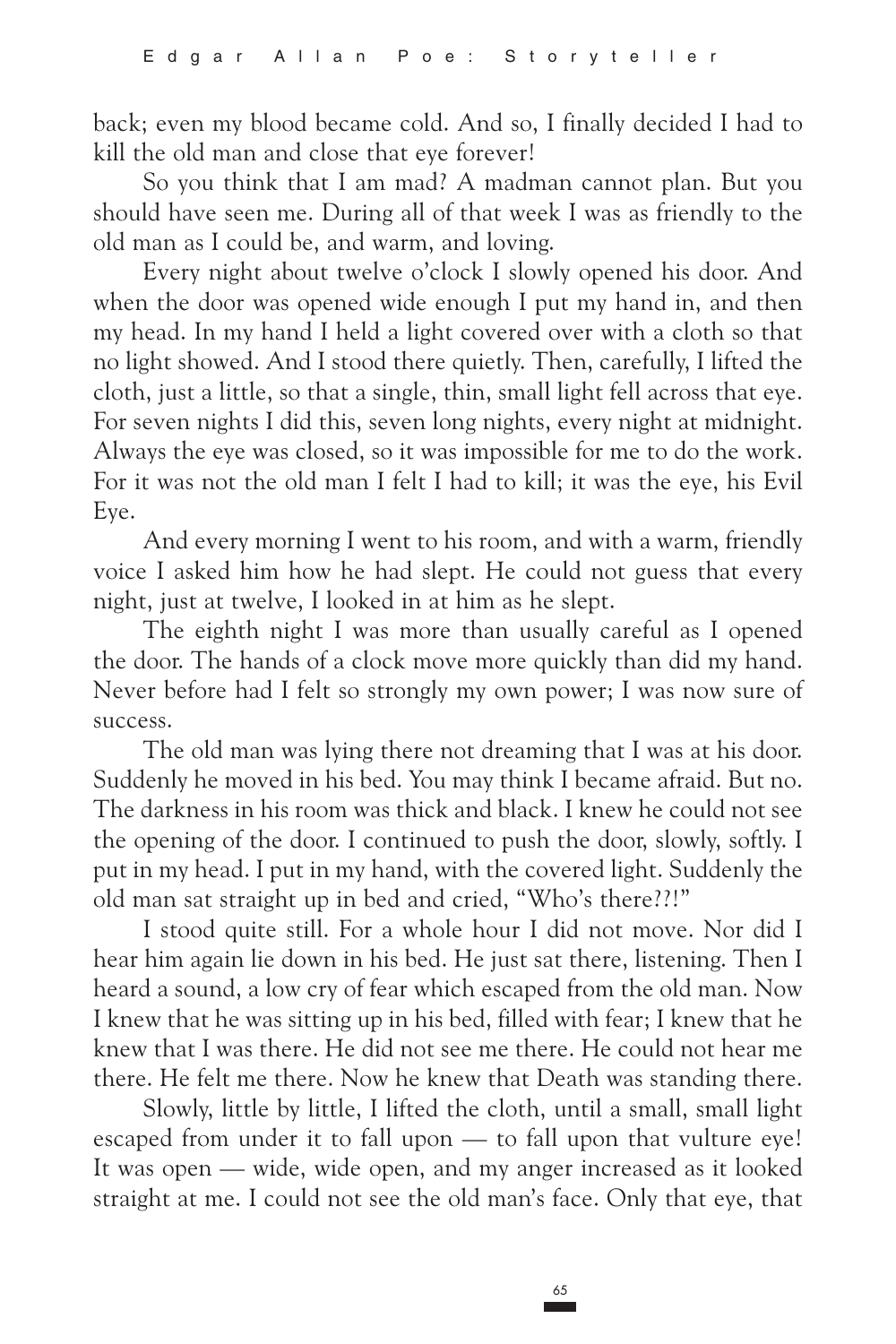hard blue eye, and the blood in my body became like ice.

Have I not told you that my hearing had become unusually strong? Now I could hear a quick, low, soft sound, like the sound of a clock heard through a wall. It was the beating of the old man's heart. I tried to stand quietly. But the sound grew louder. The old man's fear must have been great indeed. And as the sound grew louder my anger became greater and more painful. But it was more than anger. In the quiet night, in the dark silence of the bedroom my anger became fear — for the heart was beating so loudly that I was sure some one must hear. The time had come! I rushed into the room, crying, "Die! Die!" The old man gave a loud cry of fear as I fell upon him and held the bedcovers **tightly** over his head. Still his heart was beating; but I smiled as I felt that success was near. For many minutes that heart continued to beat; but at last the beating stopped. The old man was dead. I took away the bedcovers and held my ear over his heart. There was no sound. Yes. He was dead! Dead as a stone. His eye would **trouble** me no more!



So I am mad, you say? You should have seen how careful I was to put the body where no one could find it. First I cut off the head, then the arms and the legs. I was careful not to let a single drop of blood fall on the floor. I pulled up three of the boards that formed the floor, and put the pieces of the body there. Then I put the boards down again, carefully, so carefully that no human eye could see that they had been moved.

As I finished this work I heard that someone was at the door. It was now four o'clock in the morning, but still dark. I had no fear, however, as I went down to open the door. Three men were at the door, three officers of the

66